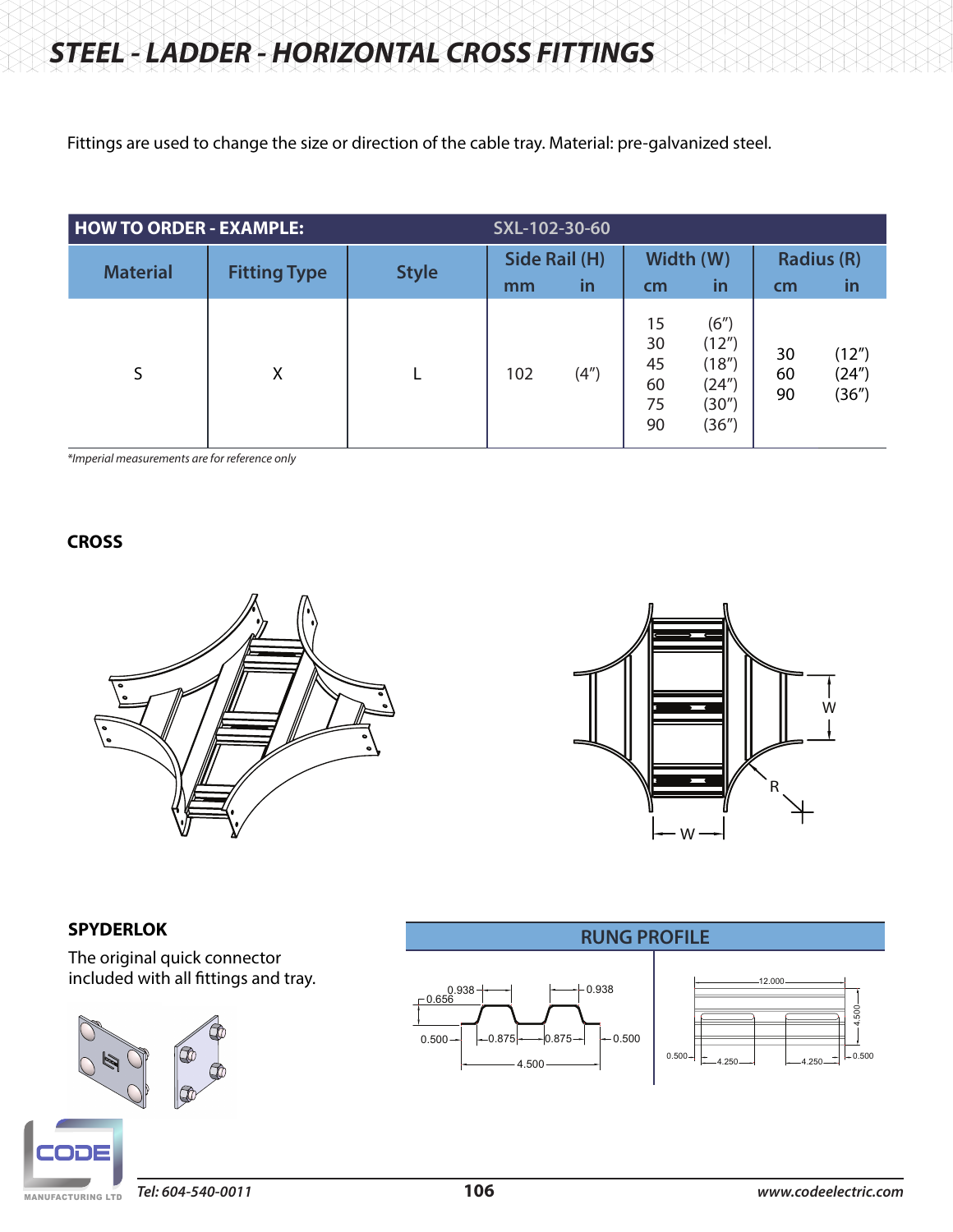Fittings are used to change the size or direction of the cable tray. Material: pre-galvanized steel.

| <b>HOW TO ORDER - EXAMPLE:</b> |                     |              | SXL-115-30-60 |                     |                                  |                                                   |                |                         |  |
|--------------------------------|---------------------|--------------|---------------|---------------------|----------------------------------|---------------------------------------------------|----------------|-------------------------|--|
| <b>Material</b>                | <b>Fitting Type</b> | <b>Style</b> | mm            | Side Rail (H)<br>in | cm                               | Width (W)<br><u>in</u>                            | cm             | <b>Radius (R)</b><br>in |  |
| S                              | X                   |              | 115           | (41/2")             | 15<br>30<br>45<br>60<br>75<br>90 | (6")<br>(12")<br>(18")<br>(24")<br>(30")<br>(36") | 30<br>60<br>90 | (12")<br>(24")<br>(36") |  |

*\*Imperial measurements are for reference only*

## **CROSS**





**RUNG PROFILE**

## **SPYDERLOK**

The original quick connector included with all fittings and tray.